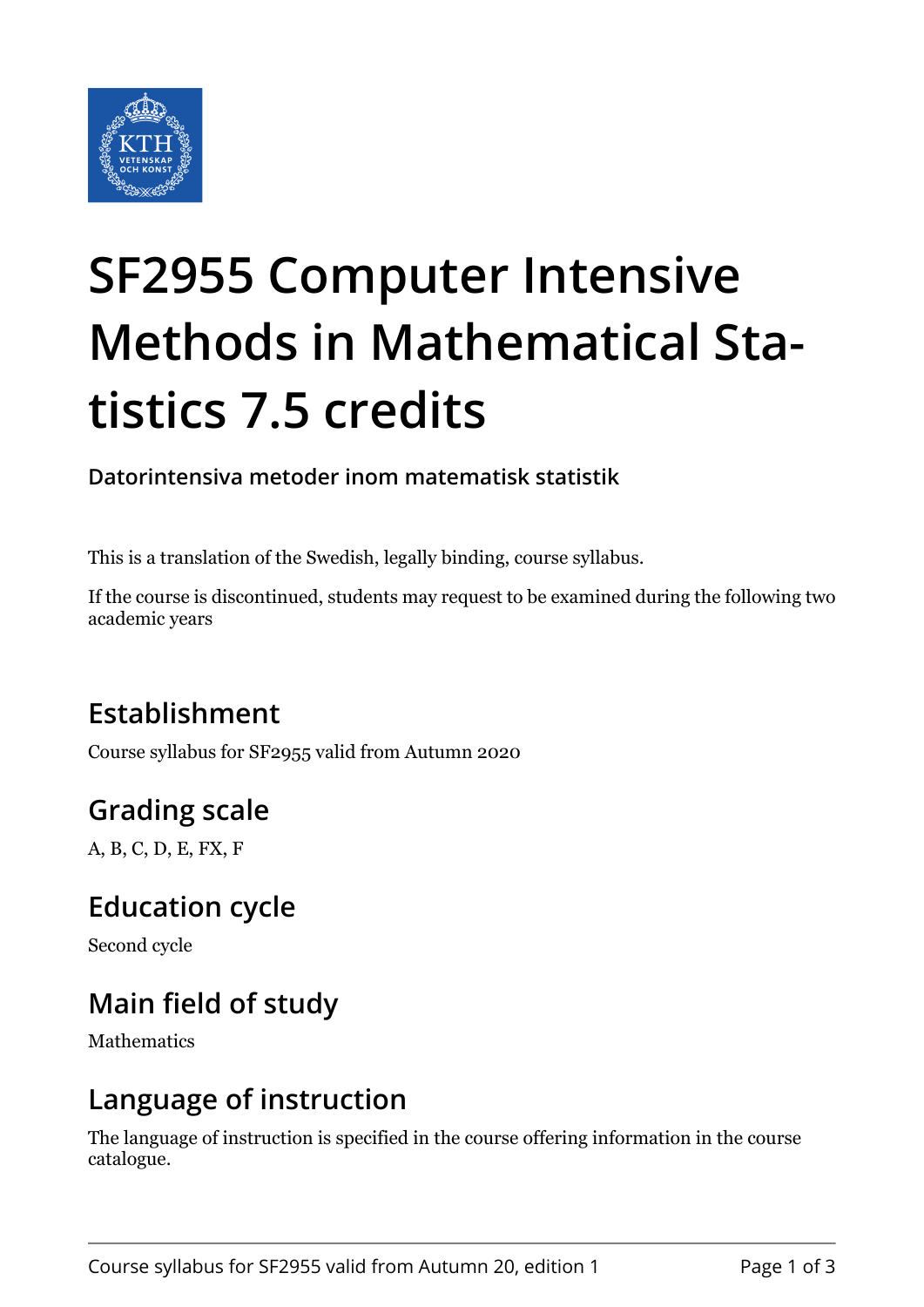#### **Intended learning outcomes**

After completing the course, the student shall be able to

- formulate and apply Monte Carlo simulation techniques,
- apply Monte Carlo simulation to frequentist and Bayesian statistics,
- design and implement an SMC algorithm simulating from a given sequence of probability distributions, and
- design and implement an MCMC algorithm simulating from the posterior distribution of a complex Bayesian model and analyse the output.

#### **Course contents**

This course provides an introduction to modern **Monte Carlo simulation** and its applications to mathematical statistics.

**Sequential Monte Carlo (SMC) methods (alternatively termed particle filters) form** a class of genetic-type sampling techniques that simulate recursively from sequences of probability distributions. These methods are widely used in a variety of engineering and scientific disciplines such as signal processing, robotics, and financial mathematics.

**Markov chain Monte Carlo (MCMC) methods** constitute a collection of simulation techniques that use cleverly selected Markov chains to generate samples from complicated, possibly high-dimensional distributions. MCMC is successfully applied in Bayesian statistical methods—which allow prior knowledge to be included in the inferential analysis—but also areas like optimization, statistical mechanics, and machine learning.

# **Specific prerequisites**

- Completed basic course in mathematical statistics (SF1918, SF1922 or equivalent).
- Completed basic course in numerical analysis (SF1544, SF1545 or equivalent)

#### **Examination**

- OVNA Assignments, 3.0 credits, grading scale: P, F
- TENA Examination, 4.5 credits, grading scale: A, B, C, D, E, FX, F

Based on recommendation from KTH's coordinator for disabilities, the examiner will decide how to adapt an examination for students with documented disability.

The examiner may apply another examination format when re-examining individual students.

# **Ethical approach**

• All members of a group are responsible for the group's work.